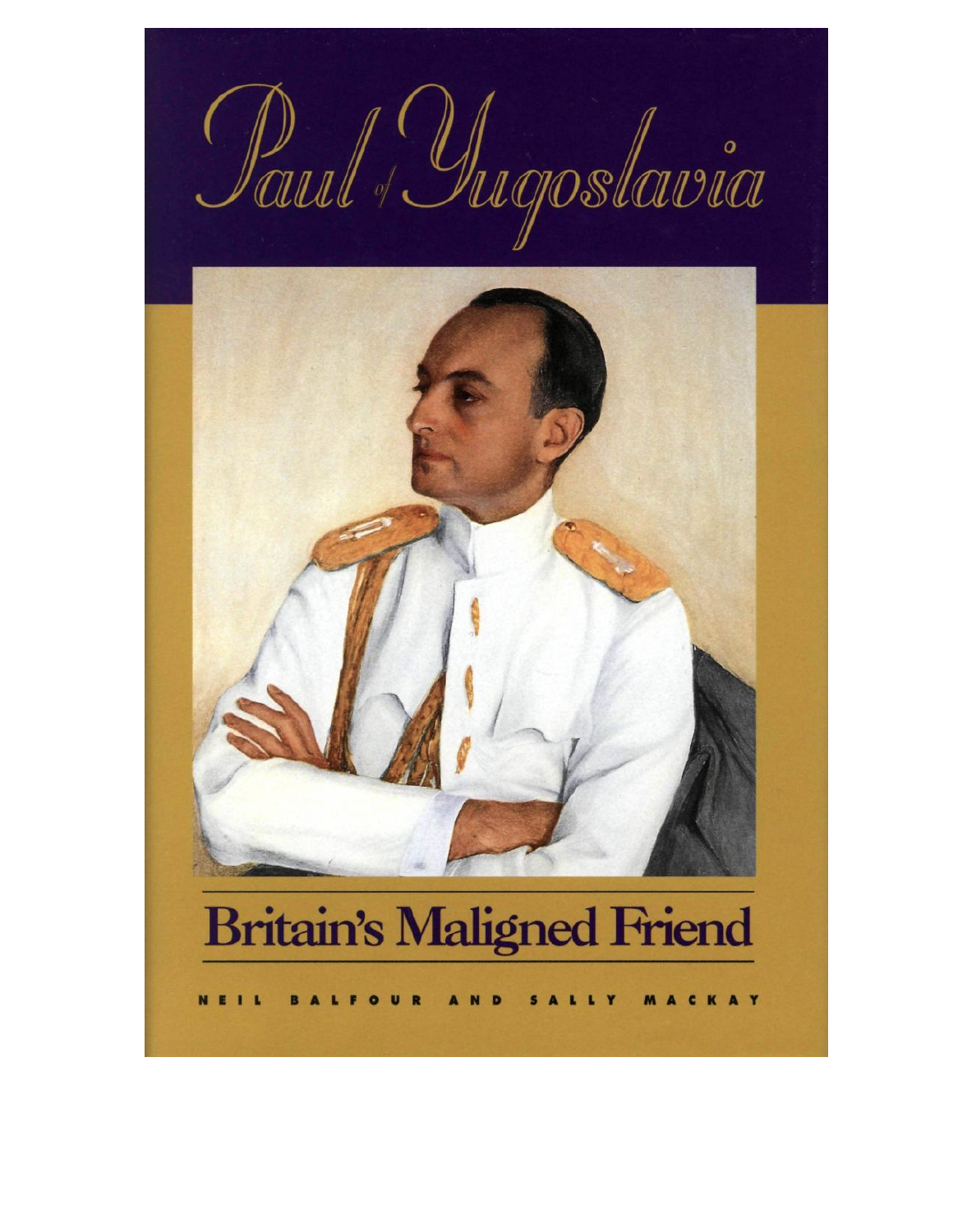## CHAPTER I

## 1893-1912

## *Background and Youth*

Paul Karageorgević was born on 15th April 1893 in St Petersburg, the only child of Prince Arsène Karageorgević of Serbia and Aurore Demidoff, Princess of San Donato. Why Arsène and Aurore ever married remains a mystery. His temperament and background made him a wholly unsuitable husband, while Aurore was clearly unequal to her responsibilities as mother. They were a profoundly unhappy couple and they did not remain together for long.

Arsène, who had attended the Lycée Louis le Grand in Paris as a boy and later trained as an officer at the Collège de Saint-Cyr, had from an early age developed a way with women and a longing for war. He was a gambler by nature and was to thirst throughout his life for danger and adventure. By the time he was twenty-eight his military citations and personal accounts show him to have been involved as a French cavalry officer on campaigns in places as far apart as North Africa and China, and during the course of his long and unsettled career he was to serve as an officer not only in French but also in Imperial Russian and Royal Serbian cavalry regiments.

Arsène's restless character owed much to his Karageorgević background. He was the grandson of the legendary Kara Djorje ('Black George'), a dark-faced herdsman who, in 1804, had risen up against the hated Turks and become 'Gospodar', or undisputed ruler, of Serbia. Kara Djorje's reign had lasted until 1813 when he, in turn, had been thrown out by the Turks and later murdered at the instigation of his rival, Miloš Obrenović. For the best part of the nineteenth century, the Karageorgević and Obrenović families had vied for the crown of Serbia and at the time of Arsène's birth, in 1859, his father King Alexander I was forced into exile and made to abdicate in favour of the ageing Miloš. Alexander had settled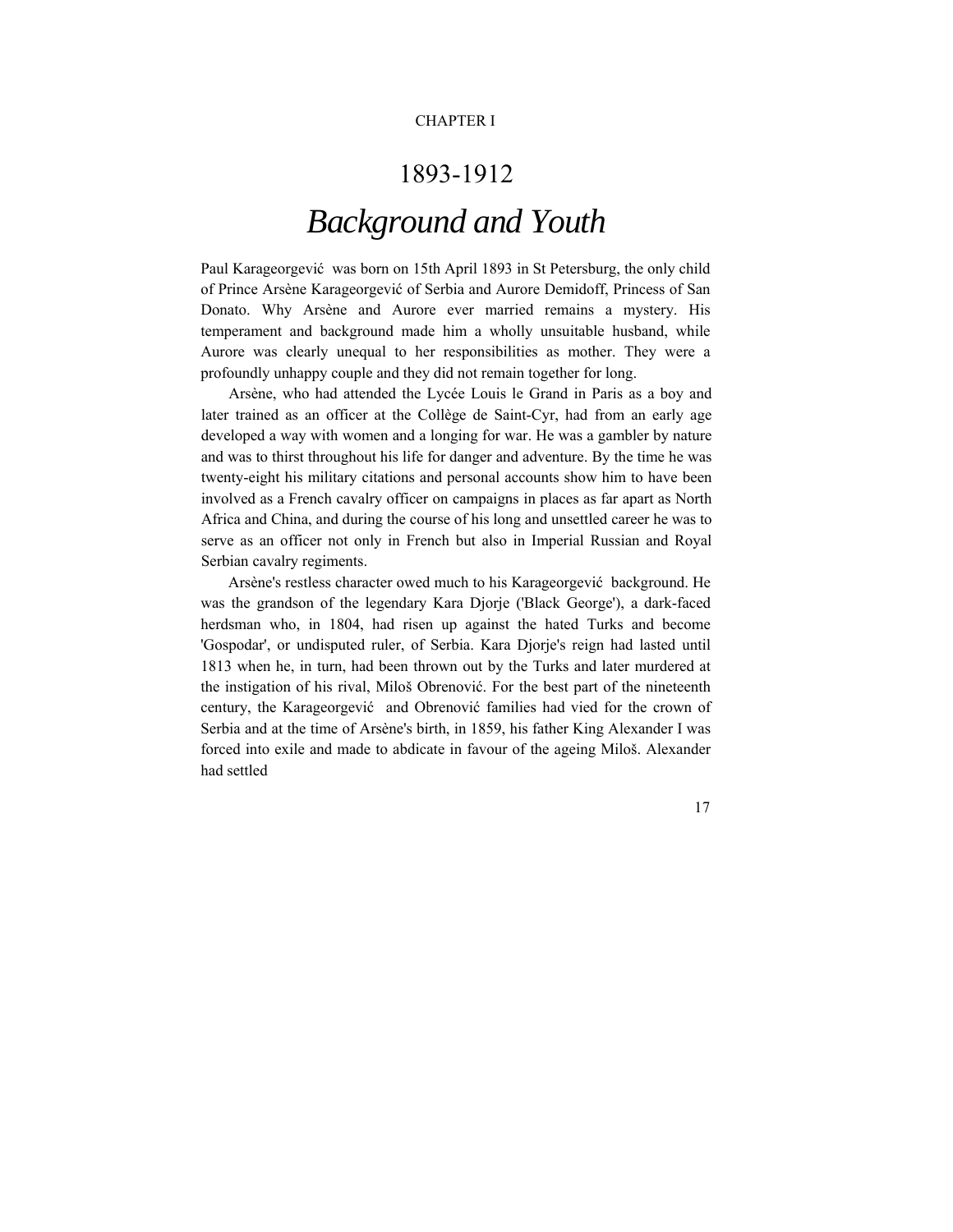with his family at Temesvar, a town near the Serbian border, well placed for the dynastic ambitions of the Karageorgević family but unsuitable for the education of children. Arsène and his two older brothers had accordingly been sent to school in France.

Aurore Demidoff, in contrast, came from an older family whose rise to fame and fortune, however, owed less to noble acts of heroism than to their perfect business sense. The story goes that one day in 1694 Nikita Demiditch, a poor blacksmith at Tula, was peacefully hammering on his anvil when a carriage emblazoned with the imperial arms suddenly pulled up outside. A steward ran up to Nikita and asked him to repair a pistol which had jammed on the journey. As he was going about his work Nikita heard a voice inside the carriage curse the fact that it was necessary to send abroad for beautiful and efficient firearms. At once Nikita answered back that such weapons were quite easy to make. The man who stepped out and slapped him across the face for his boastful insolence was no less than the Tsar, Peter the Great, himself. Nikita, reeling from the blow, staggered inside his workshop and produced a pair of pistols identical to the one he had been handed to repair. Peter the Great was flabbergasted and immediately invited Nikita to lunch. When the blacksmith left the palace he had been given his freedom and certain lands in the Urals. He turned this extraordinary stroke of luck to good effect for, discovering that his lands were rich in iron ore, he swiftly established a munitions factory. During the war with Sweden the factory in Tula worked round the clock, maintained a crucial level of production and earned for its proprietor the title of Count.

By the time the title was made hereditary in 1780 the Demidoffs were mining silver, platinum and gold but though their wealth was prodigious their position in society remained insecure. Thus it was that Nicholas Demidoff, Aurore's grandfather, was considered to have done well for himself, having married Elisabeth Alexandrovna Stroganoff.

To avoid the social uncertainty of St Petersburg, Nicholas and his bride moved to France. In Napoleonic Paris they flourished. With unfathomable wealth, a Russian title and a thirst for international society they set the stage for the later achieve-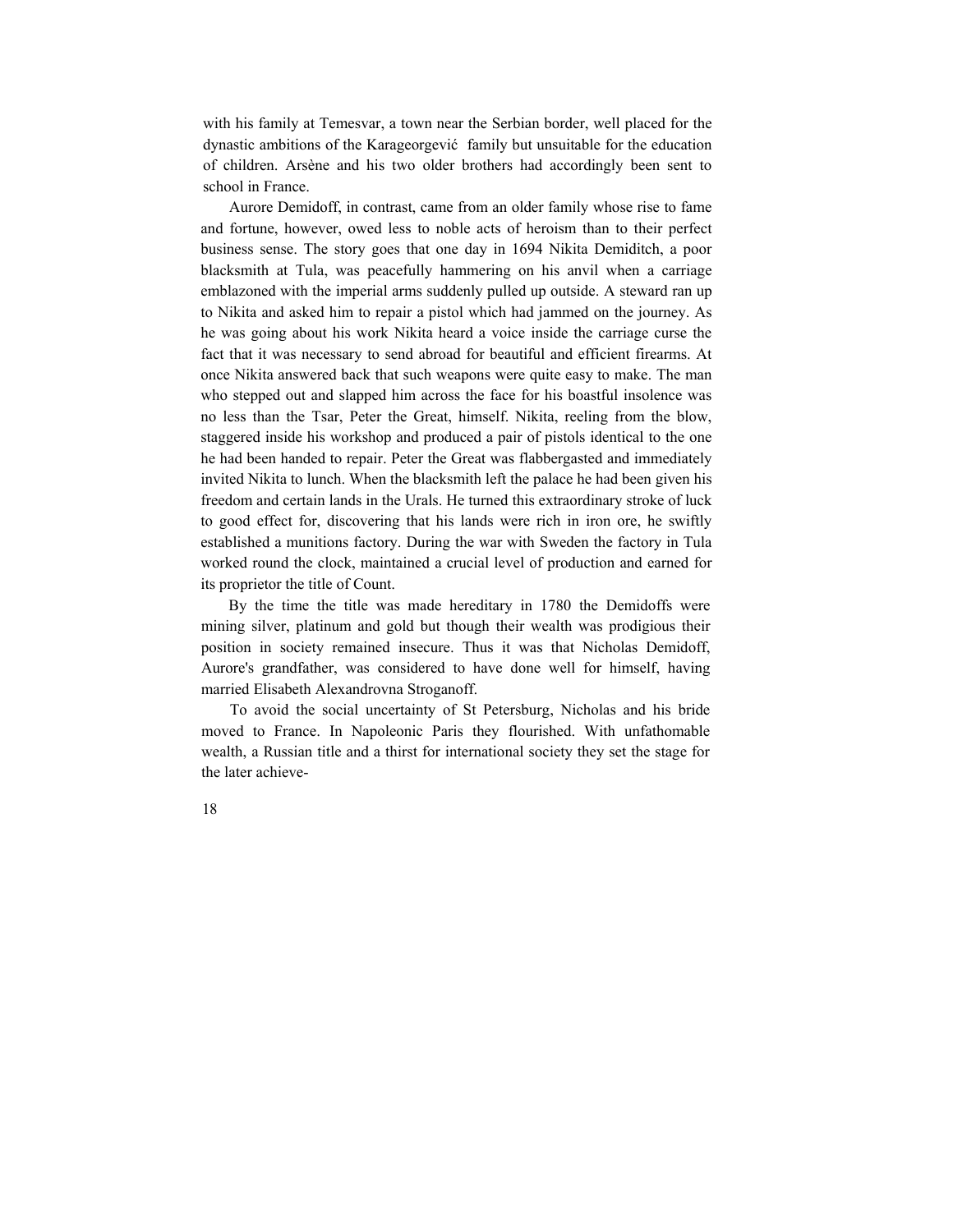ments of their eldest son, Anatole. For it was Anatole Demidoff, uncle of Aurore, who was to carry his father's and mother's social, literary and artistic ambitions to fulfilment.

Anatole was brought up in the magnificent villa of San Donato which his father had built above Florence. He was cultured, charming and handsome and before long made a spectacular marriage to Napoleon's formidable niece, Mathilde.\* On account of his wife's exalted name and imperial Russian connections Anatole was awarded the title of Prince of San Donato. But the marriage did not last. Mathilde returned to Paris and Anatole lived on alone at San Donato writing a series of travel books, which were to become famous, and collecting paintings and furniture with which to enhance the beauty of his home.

From Anatole, who had no heirs, the princely title passed down to Paul, his younger brother and father of Aurore. Aurore's mother, Princess Helen Troubetskoy was Paul Demidoff's second wife. Unlike the much travelled Anatole, Paul and Helen lived in Russia and it was in St Petersburg that Paul's son Elim (by a previous marriage) and Paul and Helen's daughters Aurore and Moina Demidoff were born. Whilst Elim became a Russian diplomat and eventually settled in Greece, Moina married another famous and cultured Russian traveller, Prince Simeon Abamalek Lazareff, with whom she lived in a palatial villa in Rome.

It was to the inspiration of Anatole Demidoff's achievements at San Donato, and to the example and encouragement of his uncles Abamalek Lazareff in Rome and Elim Demidoff in Greece, that the young Prince Paul of Serbia was to owe much of his early interest in classical art; and it was to the Demidoff fortunes in Italy that the later Prince Paul of Yugoslavia was to owe his financial independence and thus the means whereby to indulge his lifelong passion for art.

Paul left Russia with his mother and a Russian nurse at the age of one. Aurore appears from the beginning to have harboured no illusions about her own or Arsène's ability to bring up their little boy. First she begged her half-brother Elim to adopt him, but Elim was in a difficult position as a career diplomat and

\* Mathilde was also a cousin of the Romanovs and a great granddaughter of George III of England.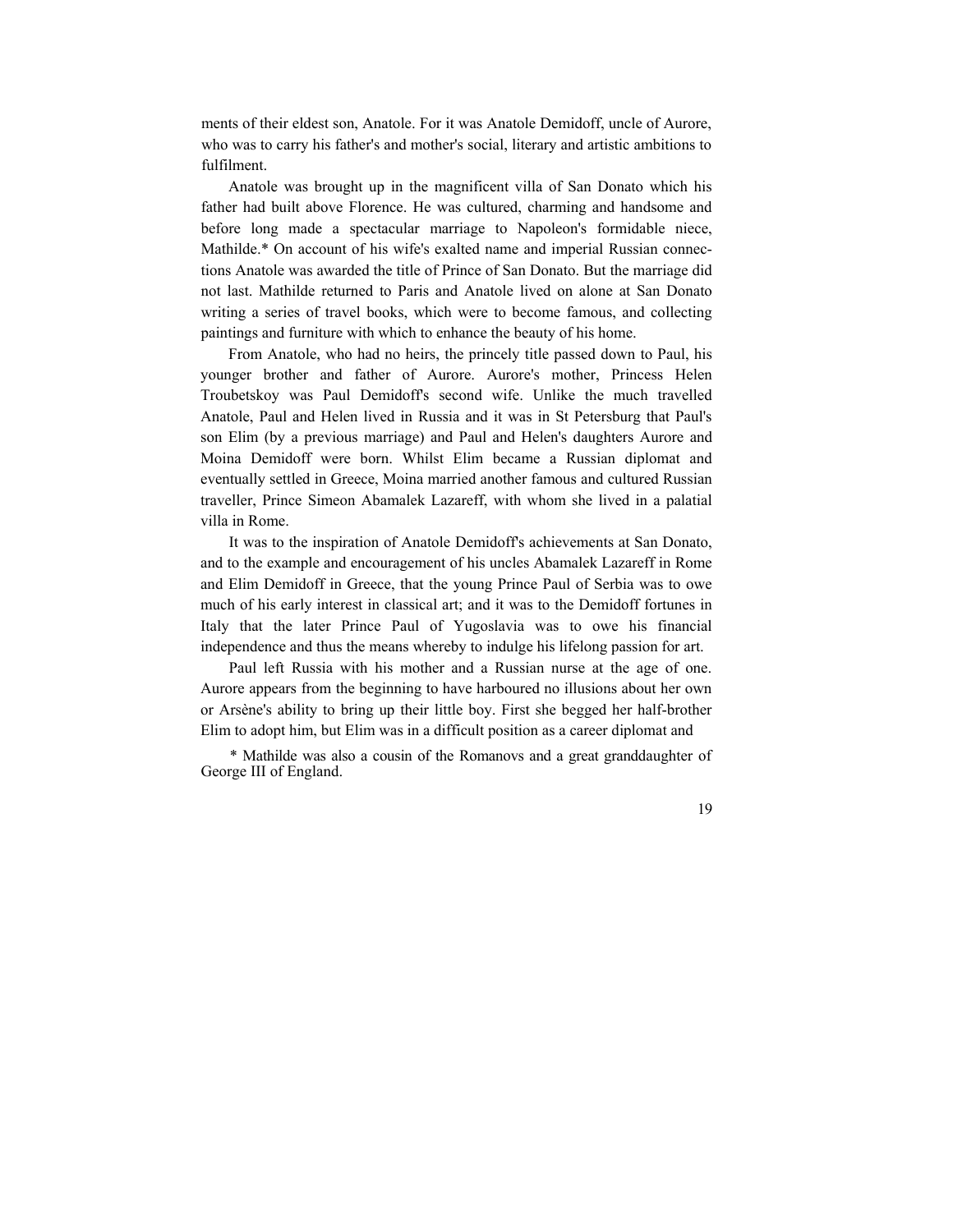he had to refuse. Young, bewildered and deserted, the gentle Aurore continued to seek for a home for her son. At last, in 1896, when Paul was just three, the opportunity presented itself. Arsène's eldest brother Peter, the head of the exiled Karageorgević dynasty, was then living in Geneva. Since his wife had died, he had determined to send his three children, George, Helen and Alexander — the last and youngest of whom was eight years old — to school in St Petersburg. The boys were to attend the Ecole des Pages; the girl the Smolny Institute. He consequently agreed to take in his nephew and nurse to live with him in his house by the side of Lake Geneva. From the day that Paul left Nice with his nurse and his few belongings, he was to see his mother again only twice. As an old man he would tell how he could remember his mother from only two brief but emotionally powerful encounters. Once, aged about six, he was taken out to a large cruise ship on Lake Geneva where a lady clasped him to her bosom for what seemed an eternity, and in his tiny heart an eternity of bliss, and then introduced him to her friends as her son. Then again, aged perhaps eight, he was taken late one evening in the middle of winter to a station where he was told to wait. Presently a train pulled up and the same lady stepped off, hugged her son tightly for some minutes, then climbed, tears streaming down her cheeks, on to the train again and sped away. Aurore remarried not long after sending Paul to Geneva, to a certain Nicholas Count Noguera from Turin. She died in 1904 leaving twin sons, neither of whom ever knew their half-brother Paul.

Arsène for his part never remarried. He continued his peripatetic life alone and, by the time the Karageorgević dynasty was back on the throne in Serbia in 1903 he had run through a succession of mistresses and most of his inheritance. During the Balkan Wars of 1907 and 1912, he distinguished himself as a cavalry officer and captured the town of Veles. Later, when the Great War began, he was passed over. Furious, he returned to Russia where he was given the rank of General and fought with the Horse Guards until the Revolution obliged him to return to Paris.

Arsène never acknowledged his responsibilities towards his son and Paul grew up as a complete stranger to his father. By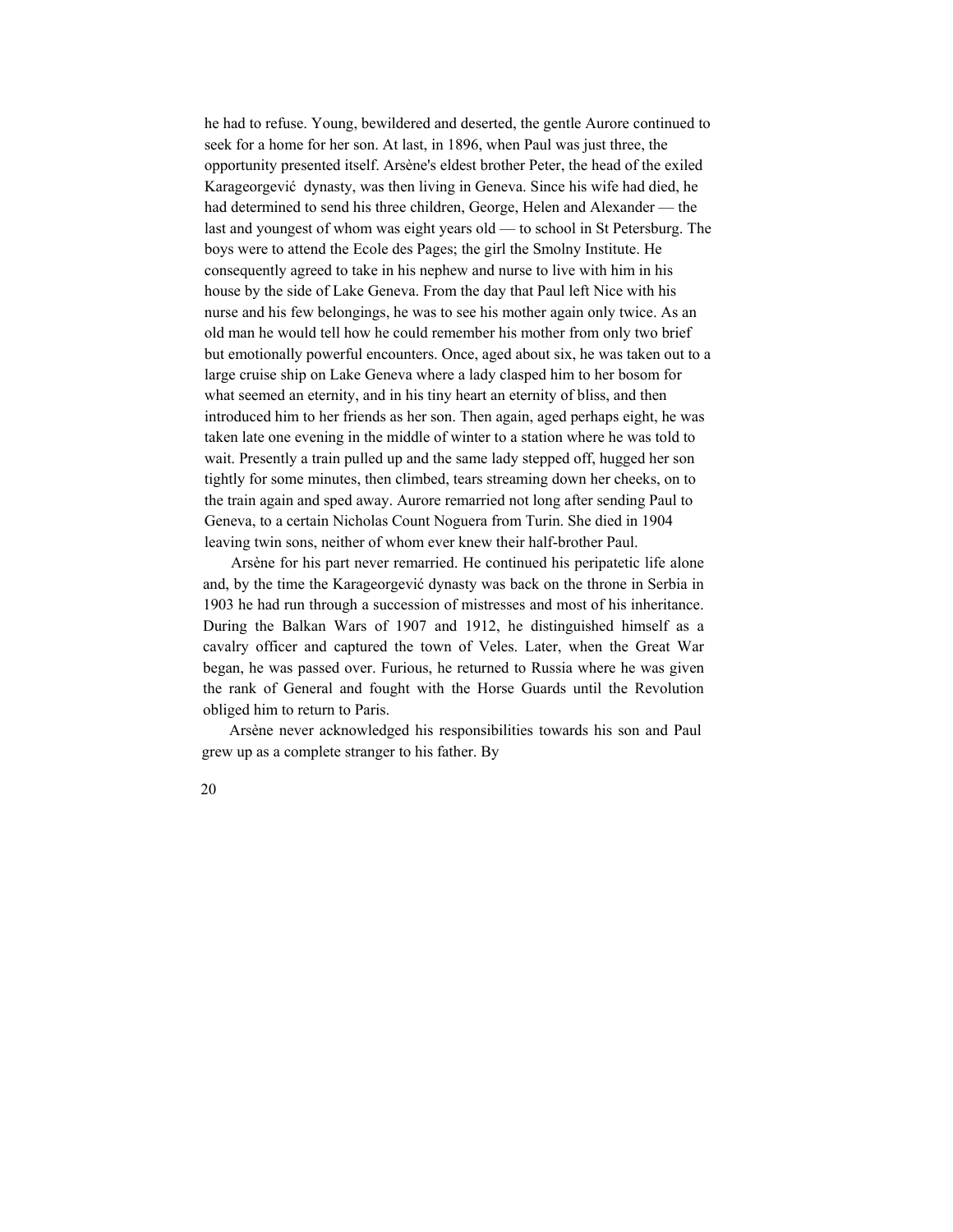nature the two were quite different. Paul was highly sensitive, thoughtful and withdrawn. His father was brash, unthinking and extrovert. They were always to maintain a cordial, almost formal relationship, but in early life Paul scarcely came across his father, whom he saw at infrequent and irregular intervals.

Paul's first two years with his uncle in Geneva went passably well. He became devoted to his Russian nurse who had by then taken over the role both of father and mother. His strict and taciturn uncle was not much in evidence and with his cousins away in Russia and the run of the house to himself, Paul was not unhappy.

Then it was that the little boy's life took a dramatic turn for the worse. At the age of seven he was packed off as a boarder to a school in Lausanne and his nurse was dismissed. The school was cold, bleak and infested with rats. For the rest of his life, the thought of a rat filled Paul with horror. Lonely, miserable and confused, Paul prayed for his nurse. Her love and tenderness was the only real affection he had known and he never forgot her. The sense of rejection was complete. For the next four years he moved between Geneva and Lausanne, between a household composed only of men and a school which he hated and feared. By nature both affectionate and timid, his loneliness and longing for female protection during these years were absolute.

Then, in June 1903, news arrived from Serbia that King Alexander Obrenović and his wife had been murdered and that Paul's uncle Peter had been named to succeed him as King. Paul was removed from school and arrangements were made for him to follow his uncle to Belgrade.

At the time Paul was hardly aware of the feud that had existed between the two families, and he was profoundly shocked by the gruesome murders. Alexander Obrenović and his wife had been hacked to pieces in a closet while attempting to hide from their assassins, and their mutilated bodies had been hurled into the palace courtyard below. Paul was present when the messenger came in to announce the murders and the memory was to haunt him for the rest of his life.

Besides this bloodthirsty story Paul knew little about his native land. On the rare occasions when his uncle had chosen to speak to him it had been to correct his bearing and manner or to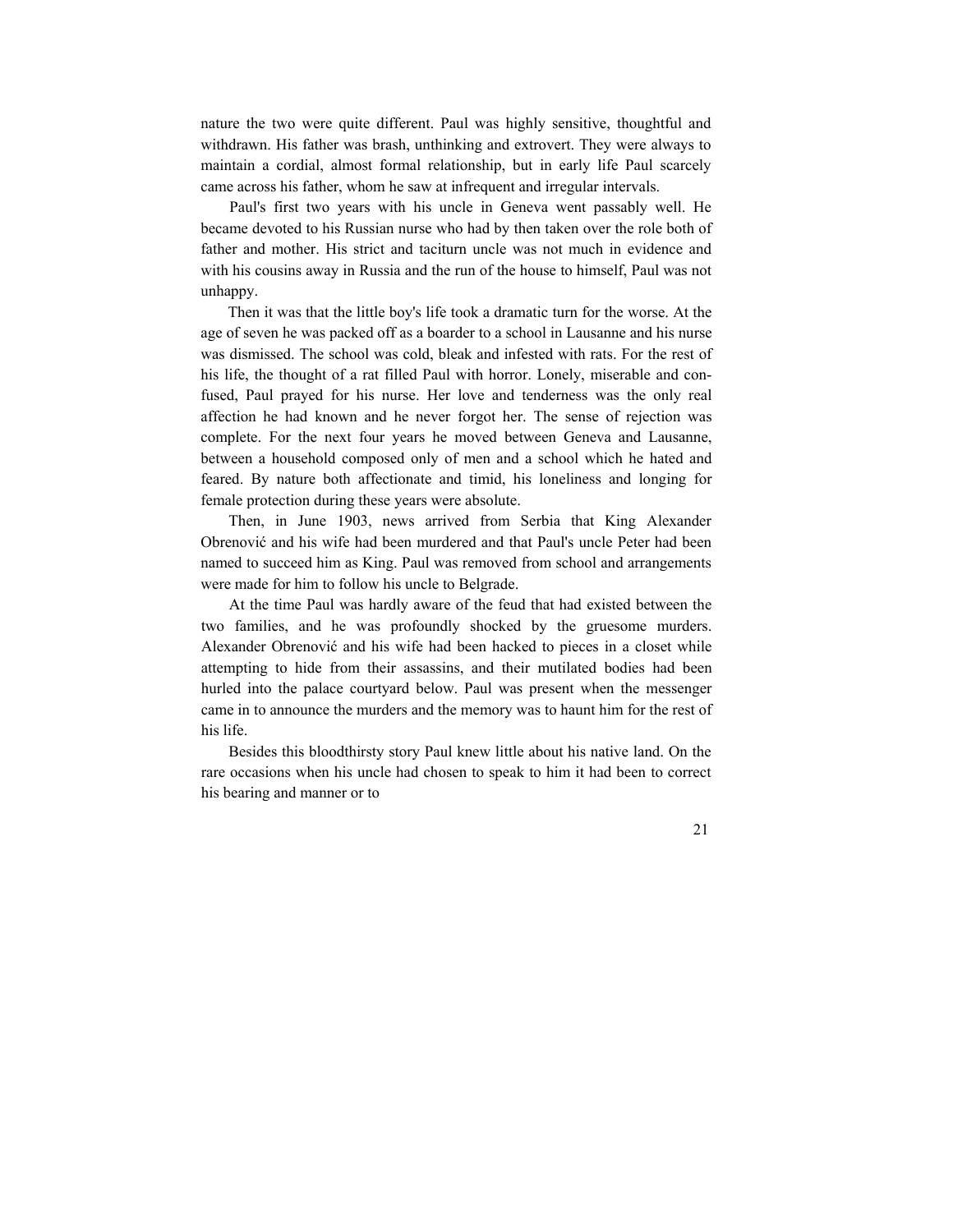discuss schooling and other arrangements. His first tongue had been Russian and at school he had spoken and worked in French. When, therefore, at the age of ten Paul arrived in Belgrade and was shown to his small room at the top of the northeast wing of the royal palace he felt, and could not help but be made to feel, a total stranger. Court life was male, and discipline and protocol severe. It was therefore from foreign visitors, ambassadors and other diplomatic staff that this acutely intelligent, painfully shy and inquisitive little boy began to draw his intellectual inspiration. His knowledge of Serbian and other Balkan history he picked up partly at school and partly at meal-times at the palace when, in full military gear, the all-male court paraded at table with the sombre, meticulous and untalkative King Peter. Apart from his efforts to listen, Paul's main concern at meal-times was to get something to eat. The King had a habit of marching in, sitting down, being served first and finishing his meal before anyone else had been properly served. As soon as he had finished he would stand up, declare the meal at an end, and leave.

Between 1903 and 1912, Paul attended school in Belgrade. Of his cousins the eldest, Helen (Jelena), was nine years older and primarily based in Russia. On 3rd September 1911, she married Prince John (Ioann) Constantinovitch of Russia, son of Grand Duke Constantin and grandson of Tsar Nicholas I. The elder of King Peter's two sons, Crown Prince George, was mentally unbalanced and a sadist. At one point in Belgrade he managed to kill his own bodyguard and manservant; at another, he was caught spreading broken glass over a school playground (where the children were accustomed to run about barefoot) in order to watch the fun. Paul, who already in Geneva had nearly been drowned by his older cousin, and in Belgrade had live bullets fired at his feet to make him jump, was not surprisingly terrified of George and dreaded — even in middle age being left alone with him.

Alexander, or 'Sandro' as he was referred to by the family, was different. He was quick-witted, distinguished looking and a determined and dedicated soldier. He was popular with both his seniors and his contemporaries, and although he was five years older than Paul and had nothing in common with the boy, he was always friendly and approachable.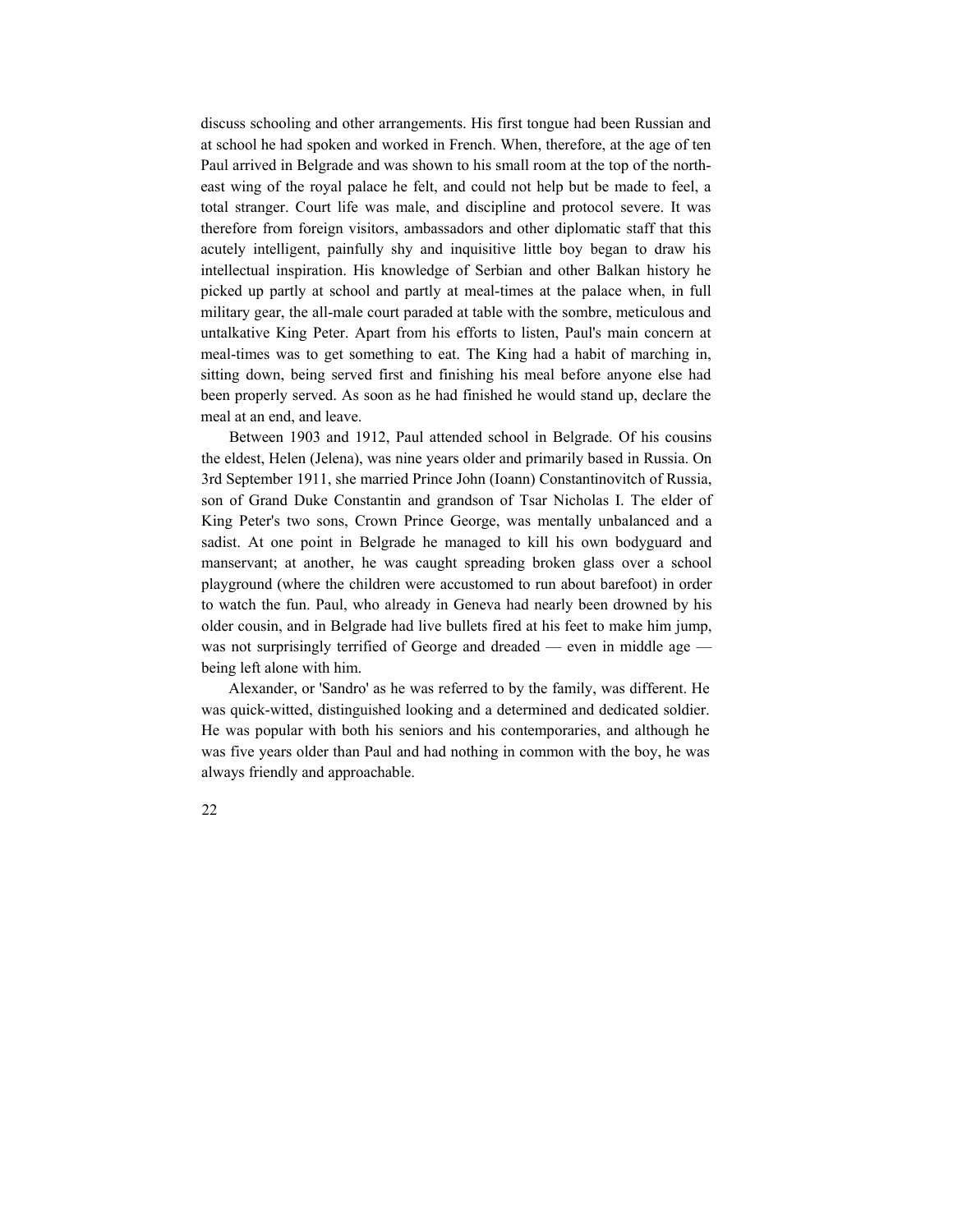Paul found life in Belgrade relatively easy, though in the completely maledominated, military atmosphere of the royal household he found little inspiration and neither tenderness nor love. He was from the age of ten to eighteen, through necessity rather than by choice, a solitary child. He was good at his work and scored high marks in all his lessons. He kept as much as possible out of the way and out of trouble. He was not tall for his age but fascinatingly good looking. His dark, sad eyes and pale complexion gave him the unmistakable Demidoff look. His mind, too, having been left unusually unregimented and unindoctrinated, found a natural affinity with beautiful objects rather than with horses, uniforms or firearms. His first and most deeply cherished possession was a small blue Sevres cup and saucer. He had admired its beauty many times in the house of a foreign diplomat, and when the latter was finally recalled Paul went round to purchase the cup and saucer. In Lausanne he had whiled away his lonely and idle hours learning, reciting and, in child-like fashion, writing poetry. In Belgrade he filled in his days in the royal palace admiring and inquiring about pictures, bits of furniture, sculpture, jewellery, staircases, cornices, china and anything else that took his fancy. Eventually, he found that he was able to pilfer lamps, saucers, small pictures, cups and other objets d'art and assemble them in his room for public display. He would then, after having done some basic homework on his precious borrowed possessions, make a show of inviting palace guests to visit his tiny gallery. He was eventually caught and punished. Palace administration concluded that the young prince was at best some kind of eccentric and at worst, an uncontrollable kleptomaniac. Yet he had found, in his deep and almost sensual love of art, a substitute for parental love and affection.

As Paul grew older he began to arrange small plays and poetry readings in the houses of acquaintances and, very occasionally, in his uncle's palace. He began to be invited out too, invariably by foreigners, and away from his immediate family he found he could enjoy the company of others. Amongst the Serbs whom he knew, there seemed to be a total absence of social life outside the court circle and Paul felt himself increasingly standing apart from his fellow countrymen.

Each summer, for health reasons and in the company of his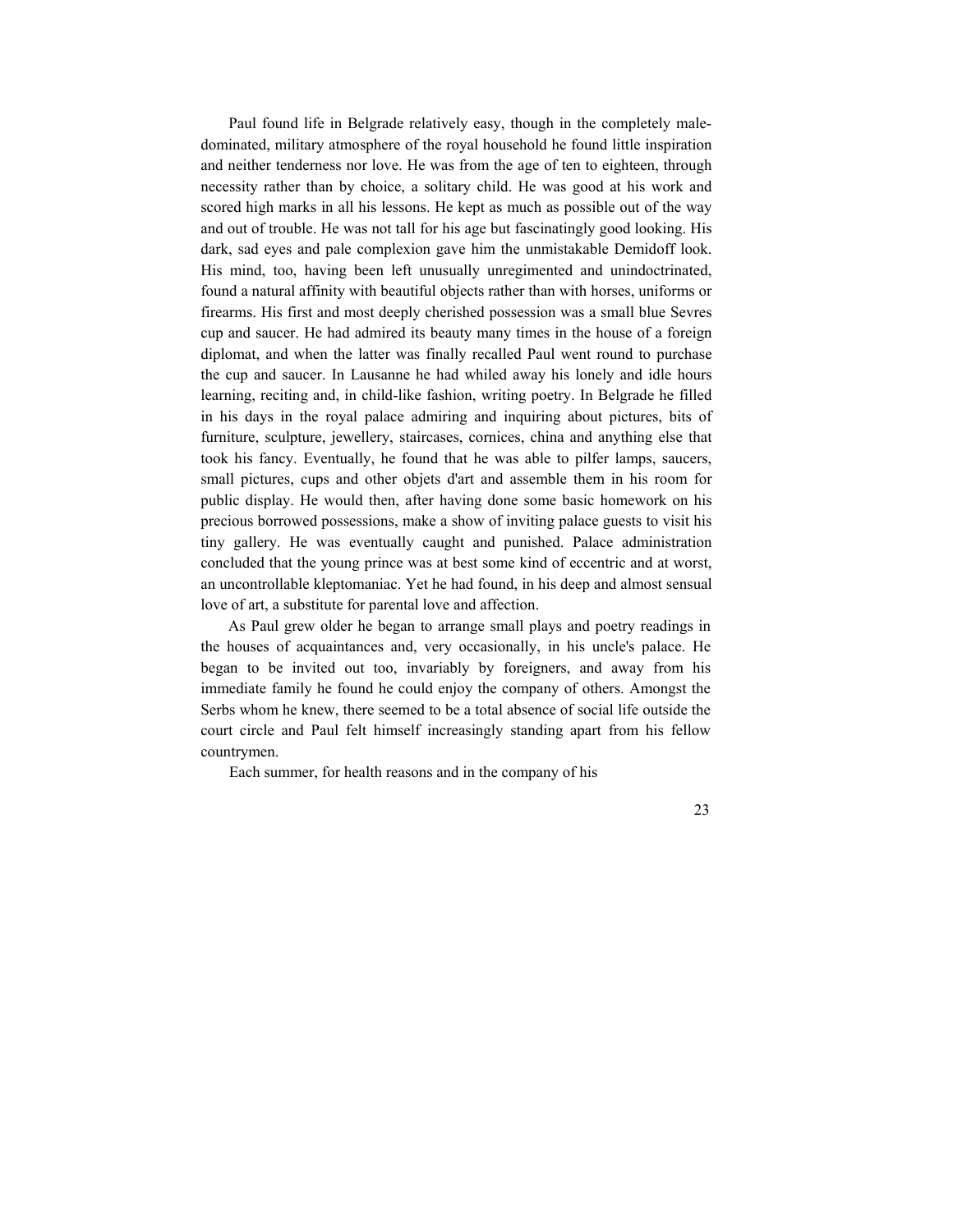tutor or a doctor, Paul was sent to one of the spas of Europe. More often than not, these journeys took him through Florence where he visited his aunt, Moina, at her villa called Pratolino. Moina had taken some interest in Paul, particularly since her sister's death, and Paul's short visits were always pleasant. Pratolino was a magic place for a child. It was light, airy and delicate, unlike the palace in Belgrade, and at the end of the garden there was a monumental statue by Gian Bologna which was a never-ending source of fascination. Representing the River Po, it took the form of a huge bearded man crouching over a small lake. Its size was such that a grown man could stand on its toe, or walk upright through the passage between its underarm and stooping torso.

As the years passed by, little changed in Paul's life. His father was bivouacked abroad, his mother was dead and his uncle immersed in diplomatic affairs. No one particularly cared to face the question of what should be done with him. Whereas Arsène had been considered unreliable he had, at least, been officer material. Paul was altogether something different. He was weak rather than strong, feeble rather than tough and had a horror of physical disability and violence which was to remain with him all his life. His robust cousins considered him over-sensitive while his tutors continually praised his excellence and his diligence. By 1911 Paul spoke Russian, French, Serbian, a little German and a remarkable amount of English. His interests were definitely artistic, and his bent intellectual. To the surprise and relief of all who had a responsibility for his further education and development, Paul announced in the summer of 1911 that he wanted to study abroad and preferably at Oxford. Nobody could quite work out why or how the boy had developed this fixation. It was almost certainly the doing of one or other of his diplomatic acquaintances and the result of a recently developed interest in English literature and history.

The Karageorgevićs had been educated, by tradition, proximity and convenience in Russia, Switzerland or France. Oxford was a new departure. However, Paul was not in immediate line of succession. He was to all intents and purposes an orphan and in no way suited to the military career which he would otherwise have been expected to pursue.

Immediately the foreign ministry set to work. Through the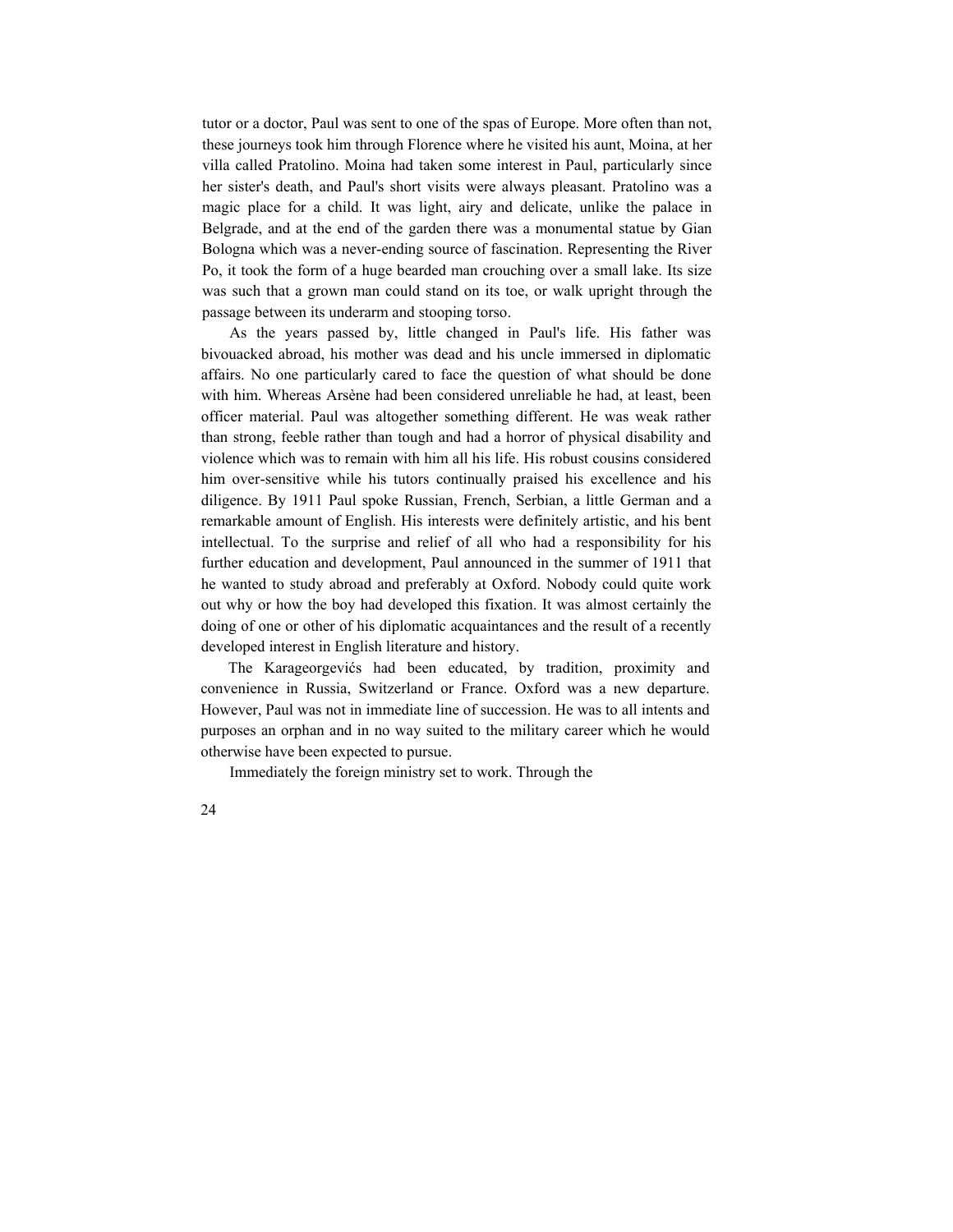Serbian legation in London, a place was found for Paul at Christ Church and all the details fixed for his admission in April 1913.

His father was notified and it was suggested that Paul's expenses should be shared between Arsène and the State. Paul's allowance was enough to entitle him to a flat in London and digs at Oxford. It was assumed that, in addition to his 'college battels' and other fees, he would need sufficient funds to keep and house a manservant, to acquire and to maintain a suitable wardrobe, to travel and to entertain. In all these things Paul was to depend initially at least on the advice of his uncle's Minister in London, Mr Gruić, and his charming and eccentric American wife, Mabel.

At Moina's request, Paul passed through Rome in the early summer of 1912, en route to England. Prince Simeon Abamalek Lazareff, whose palace in Rome was almost as richly decorated and adorned as the Demidoff villa at San Donato, was delighted when his young and impressionable Serbian nephew arrived. Immediately, it was plain to both that each had found in the other a kindred spirit. For Simeon it was a real joy to find in Paul an attentive, intelligent and, more surprisingly, a relatively well-informed audience. For Paul, his stay in Rome was a sheer delight. At long last he began to see how his thirst for knowledge and his artistic passions might be satisfied. His stay, however, was all too short for soon he was on a train to Florence and thence, via Paris, to London.

Paul had purchased or borrowed several books for his trip to London. De Tocqueville, Gibbon, Flaubert, Rilke and Macaulay were among them. So too were books on the great houses and galleries of England. His excitement at the prospect of all the treasures that awaited him was overpowering. For him, his trip to England marked the end of an orphan-like dependency. He had chosen a path for himself and the nearer he drew to Dover the more convinced he became of the wisdom of his choice.

In Florence he had become intoxicated with the beauty of San Donato. In Paris he was to lie awake all night unable to sleep at the thought of his impending visit to the Louvre. In spite of all that he had read and heard about these museums and priceless works of art, in spite of his anticipation, the reality of his experience when he actually saw them was a complete delight. He felt